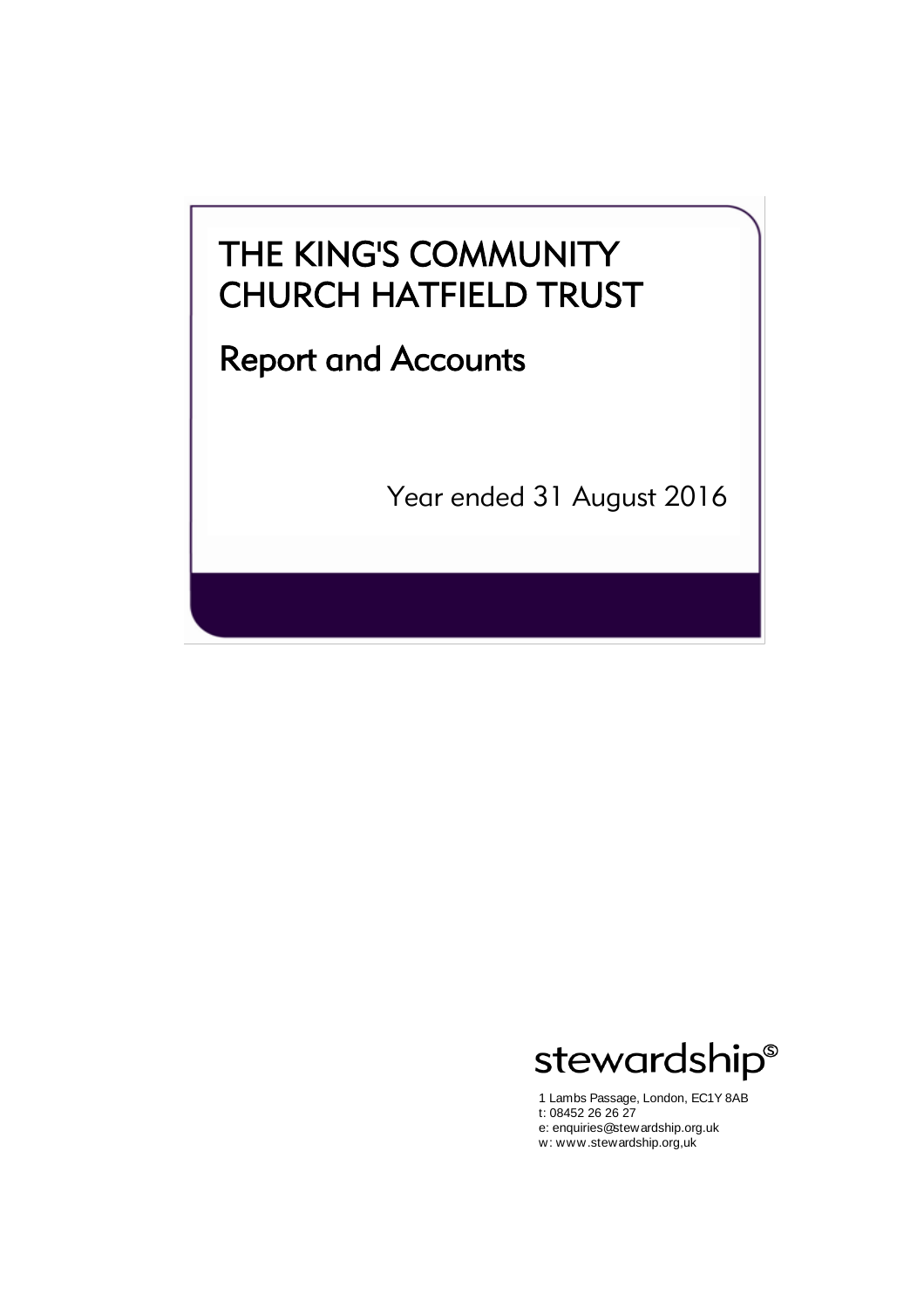# FOR THE YEAR ENDED 31 AUGUST 2016

# COMPANY INFORMATION

| Directors/Trustees                 | <b>R</b> Everett<br>A Mathes<br>J Telford<br>R Hickman                           |
|------------------------------------|----------------------------------------------------------------------------------|
| <b>Company Secretary</b>           | <b>David Martin</b>                                                              |
| Key staff                          | David Rigby<br>Dom Long                                                          |
| <b>Governing Document</b>          | Memorandum and Articles of Association<br>dated 24 August 2011                   |
| <b>Company Registration Number</b> | 7751479                                                                          |
| <b>Charity Registration Number</b> | 1144204                                                                          |
| <b>Registered Office</b>           | Kennelwood House<br>Kennelwood Lane<br>Hatfield<br>Hertfordshire<br>AL10 OLG     |
| <b>Independent Examiner</b>        | <b>Stephen Mathews FCA</b><br>Stewardship<br>1 Lambs Passage<br>London, EC1Y 8AB |
| <b>Bankers</b>                     | <b>HSBC Bank</b><br><b>CAF Bank</b>                                              |

# **CONTENTS**

|                                          | Page     |
|------------------------------------------|----------|
| Company Information                      |          |
| Directors Report                         | $2 - 5$  |
| Independent Examiners Report             | Ô        |
| <b>Statement of Financial Activities</b> |          |
| <b>Balance Sheet</b>                     | 8        |
| Notes to the Accounts                    | $9 - 12$ |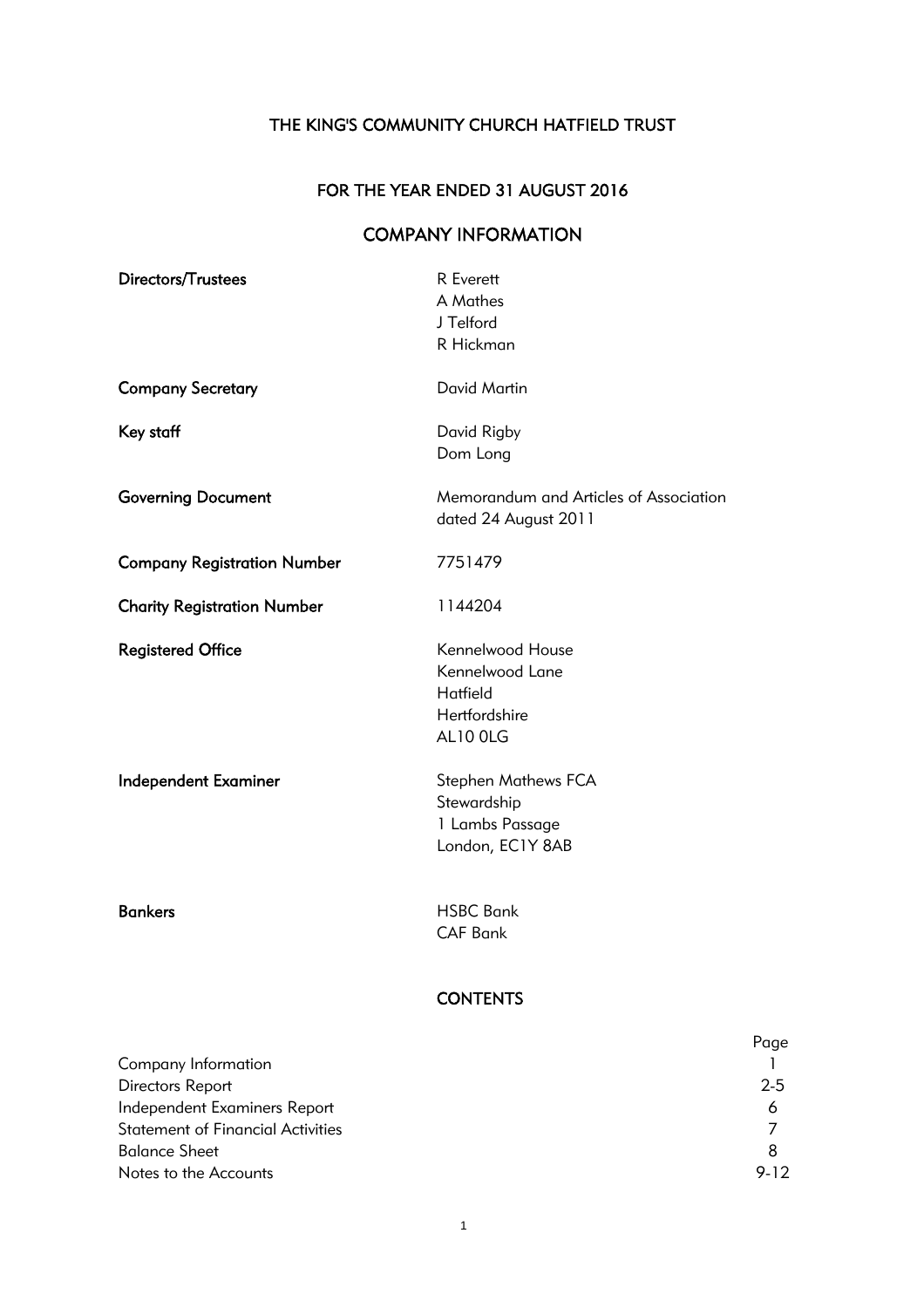# REPORT OF THE DIRECTORS FOR THE PERIOD ENDED 31st AUGUST 2016

The Directors have pleasure in submitting the Report and Accounts for the year to 31st August 2016.

### Objects of the charity

The Charity's objects ("Objects"), as set out in the Memorandum and Articles of Association, are for the public benefit:-

(a) to advance the Christian faith in accordance with the Statement of Beliefs appearing in the Schedule hereto in Hatfield, St Albans, and Welwyn Garden City, and in such other parts of the United Kingdom or the world as the Trustees may from time to time think fit, and to fulfil such other purposes which are exclusively charitable according to the law of England and Wales and are connected with the charitable work of the Charity;

(b) To advance education by such means as the Trustees may consider appropriate including (though not by way of limitation) by means of establishing operating or supporting any educational establishment or establishments in Hatfield, St Albans and Welwyn Garden City, and in such other parts of the United Kingdom or the world as the Trustees may from time to time think fit.

# Structure, Governance and Management Governing document

The King's Community Church Hatfield Trust is a company limited by guarantee, incorporated on 24th August, 2011 and registered as a charity at the same time. The church previously operated as an unincorporated charity. The company was established by a Memorandum of Association which established the objects and powers of the charitable company and is governed under its Articles of Association. In the event of the company being wound up members (who are the Elders), are required to contribute an amount not exceeding £10.

### Appointment of responsible individuals and elders

The Church is governed by its responsible individuals, who are appointed according to the Articles of Association. The individuals are closely involved in the church's operations and held several meetings during the year ended 31st August 2016.

Elders are recognised by the congregation for the spiritual direction of the Church and undertake its day to day management.

### **Trustees**

The responsible individuals who are directors for the purpose of company law and trustees for the purpose of charity law, who served during the period and up to the date of this report are set out on page 1.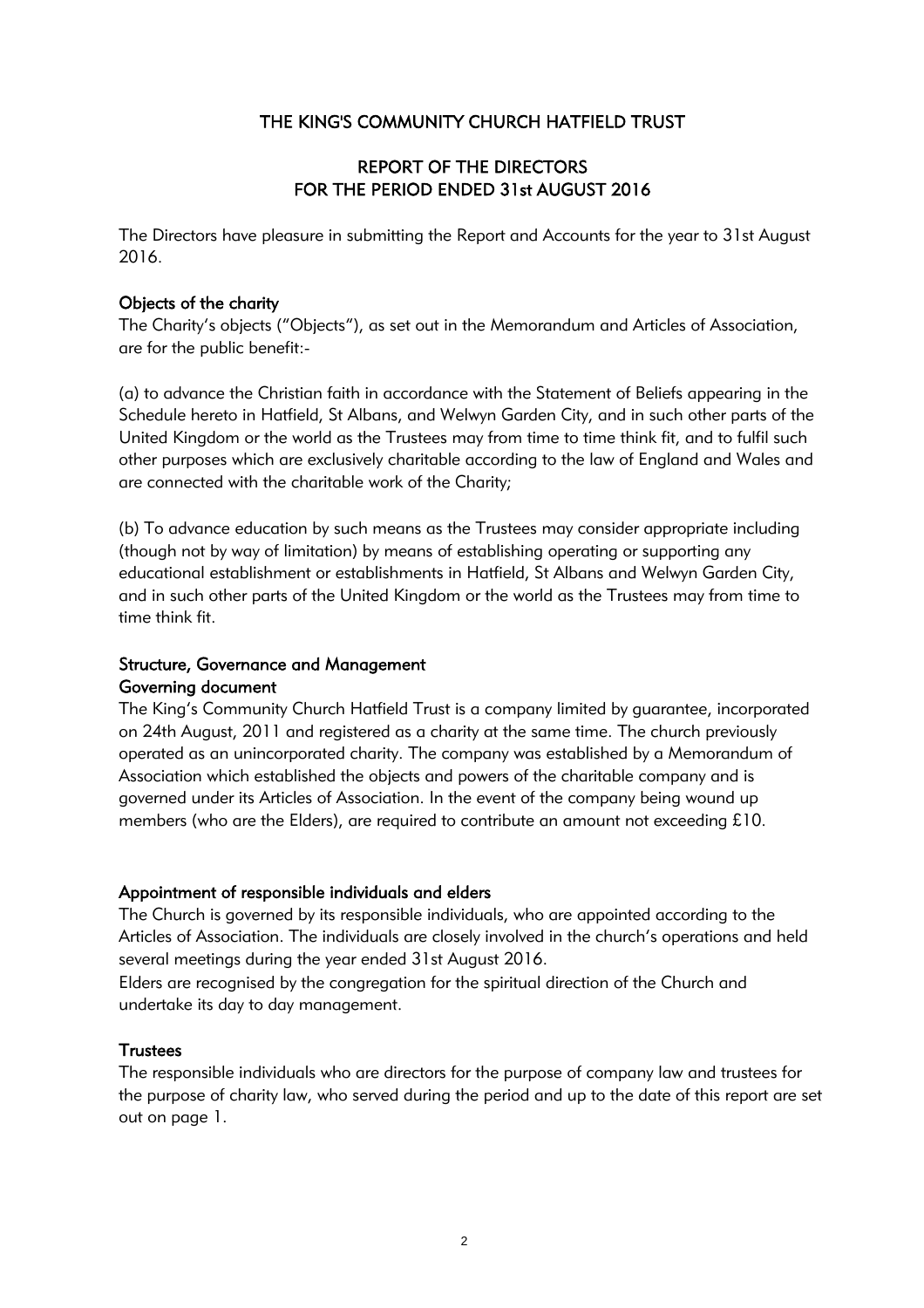# Trustees' induction and training

Responsible Individuals and Elders are closely involved in the church's operations prior to appointment and are appointed according to their ability to lead the church and the skills they bring to the post. Existing Responsible Individuals, Elders and new appointees have a good knowledge of the operation of the Church prior to appointment.

Existing Responsible Individuals and Elders have been involved in the establishment of the charitable company and are aware of the legal requirements from participation in this process. New appointees are supported in their posts by existing appointees. New appointees are also provided with copies of the Memorandum and Articles of Association, latest financial statements and guidance from the Charity Commission.

# Review of Activities

The Trustees confirm that they have referred to the guidance in the Charity Commission's general guidance on public benefit when reviewing the Church's aim and objectives and in planning future activities.

The Church operates in conjunction with Newfrontiers.

# Worship and Prayer

All are welcome to attend our regular Sunday meetings, when activities and groups are provided for children and youth, with a crèche for babies.

### Activities during the Year

o The church continued to provide Christian witness and support to people in Hatfield, St Albans and Welwyn Garden City.

 o The directors and employees remain the same. Younger men have been identified and continue to be trained as possible future elders.

o Pastoral care and training for members continued through its mid- week Community Groups and Envision, a weekly meeting for the 18-30's. University students are encouraged to attend. The church was again represented at the University of Hertfordshire's Freshers Fair.

o A Pastoral team has been established to bring support and prayer to others in the church as necessary.

o An Alpha Course was run for those who are interested in the Christian faith.

o Two church members have been on Catalyst Leadership training during the year. The church

is in asociation with the worldwide Newfrontiers group of churches. Catalyst is a sub-group (Sphere) within Newfrontiers comprising about 80 churches.

o A good representation of members attended the Newfrontiers Newday conference and the Catalyst Festival.

o The church maintained its support to the local community via the Space project every month. This unfortunately had to end when the Space project was discontinued.

o During the year, the church ran a Debt Counselling Service from its offices in central Hatfield. This was run under the wider national Advice UK (CMA 163) umbrella. Our Debt Counselling Service closed in December 2015.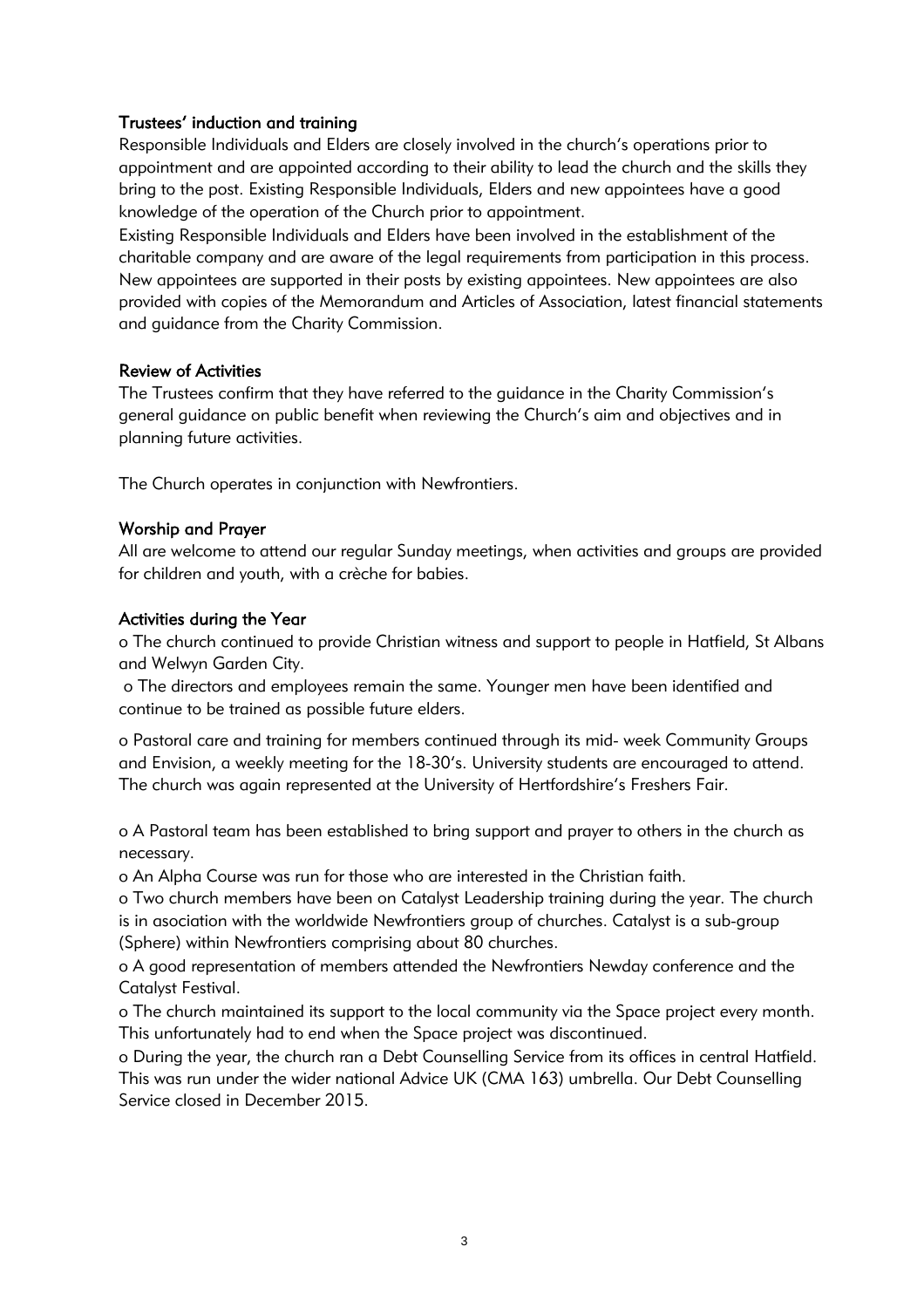o Our mother and toddler group, Little Ones, continued to meet each week giving mothers a social outlet and mutual support. In March it moved from meeting in private houses to meeting in the Harrier Assembly hall, allowing it to be opened up to the wider community. Our craft social group, Knit and Natter, also continued to meet.

o The church continued to hold the Half Century Club during the year, which provides a social outlet and mutual support for the over 50's. This attracts others in the community on a regular basis.

o In July 2015 we started an initiative called 'Stepping Out' where church members reach out to the community on market days in Hatfield town centre. This is sometimes run jointly with another local church.

o As part of the church mission, 'Live Lounge' evenings have been started in a local venue where the general public are invited to perform. These have proved popular and are continuing.

o Another initiative undertaken during the year was 'Games in the Park', where families in the community came to enjoy fun games and activities ending with a picnic.

o Dom Long, one of the elders, sits on several Hatfield Town Council community committees and the church actively supports the events they organised during the year.

o The Welwyn/Hatfield Mayor invited the church to help her run the Mayor's Tea Party in a local village hall to raise money for the National Rheumatoid Arthtitis Society. It was well received by the community and well supported. The Mayor also attended our community Christmas Carol Service.

o The Welwyn/Hatfield Mayor requested that the church coordinated the annual Multi Faith service of prayer, which was attended by some 200 dignitaries and local people from the community.

o The church supports overseas ministry with the Senior Pastor, David Rigby, continuing to cover Newfrontiers churches in the Greater Moscow region of Russia. He visits Russia several times a year, occasionally accompanied by a team from the church.

o A church couple continued to help Trinity Central, a church plant in Vancouver which is now a church within Newfrontiers. Another couple are working with the Puerto Banus Christian Centre (The Wave) in Spain, which is hoping to become a Newfrontiers church.

In planning the activities the Directors have had regard to the guidance on public benefit issued by the Charity Commission.

### Financial Review

The Church's income for the year was £120,071 and expenditure £132,734. The church's budgetary control system continues to operate and budget holders have responsibility for managing their departmental budget.

### Investment policy and returns

The trustees have wide investment power. The church's investment policy is to invest the monies not immediately required for the primary purpose of the trust in, or upon, such investments as may be thought fit. This will be reviewed now the new Trust is in operation.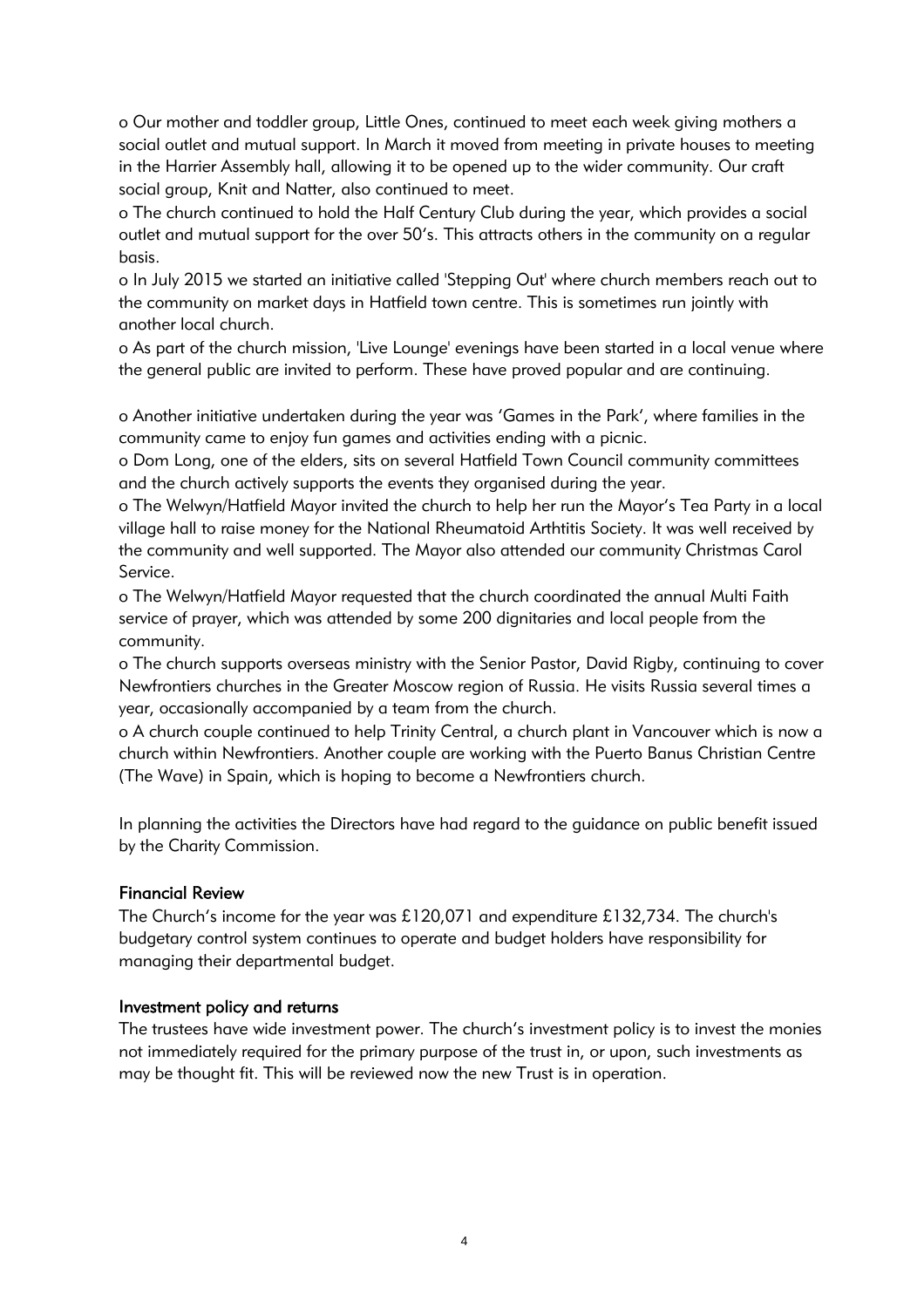### Reserves Policy

The church holds restricted and unrestricted funds. Unrestricted funds are the church's 'cash flow' used for day to day income and expenditure. Our reserves policy is to ensure that we maintain a minimum balance of £10,000 in unrestricted funds and a maximum of £30,000 (three months expenditure) or more where specific projects are being planned for subsequent years. Should the balance of the account fall below the lower limit, the trustees would take action to restore to within the policy parameters.

At the end of January 2017, free cash reserves amounted to £23,221.17

### Risk Statement

The trustees have assessed the major risks to which the church is exposed, in particular those relating to the operations and finances of the church. The trustees are satisfied that systems are in place to mitigate their exposure to major risk. A new budgetary control system has been designed to commence from 01.09.16, monitored by the Elders and Trustees. The Church was able to meet its budget for 2015-2016.

### Directors' Responsibilities

Charity law requires Directors to prepare financial statements for each accounting year which give a true and fair view of the state of the charity and of its income and expenditure for the year.

- 1. Select suitable accounting policies and apply them consistently
- 2. Make judgements and estimates that are reasonable and prudent

 3. State whether the applicable accounting standards have been followed, subject to any material departures disclosed and explained in the accounts.

 4. Prepare the financial statements on a going concern basis unless it is inappropriate to presume that the charity will continue in business.

The Directors are responsible for keeping adequate accounting records which disclose with reasonable accuracy at any time the financial position of the company and to ensure that the financial statements comply with the Companies Act 2006.

The Directors also have a responsibility to safeguard the assets of the charity and to take reasonable steps to prevent fraud or any other irregularities.

### Approval

This report was approved by the Directors on 5/3/2017 and signed on their behalf by: J Telford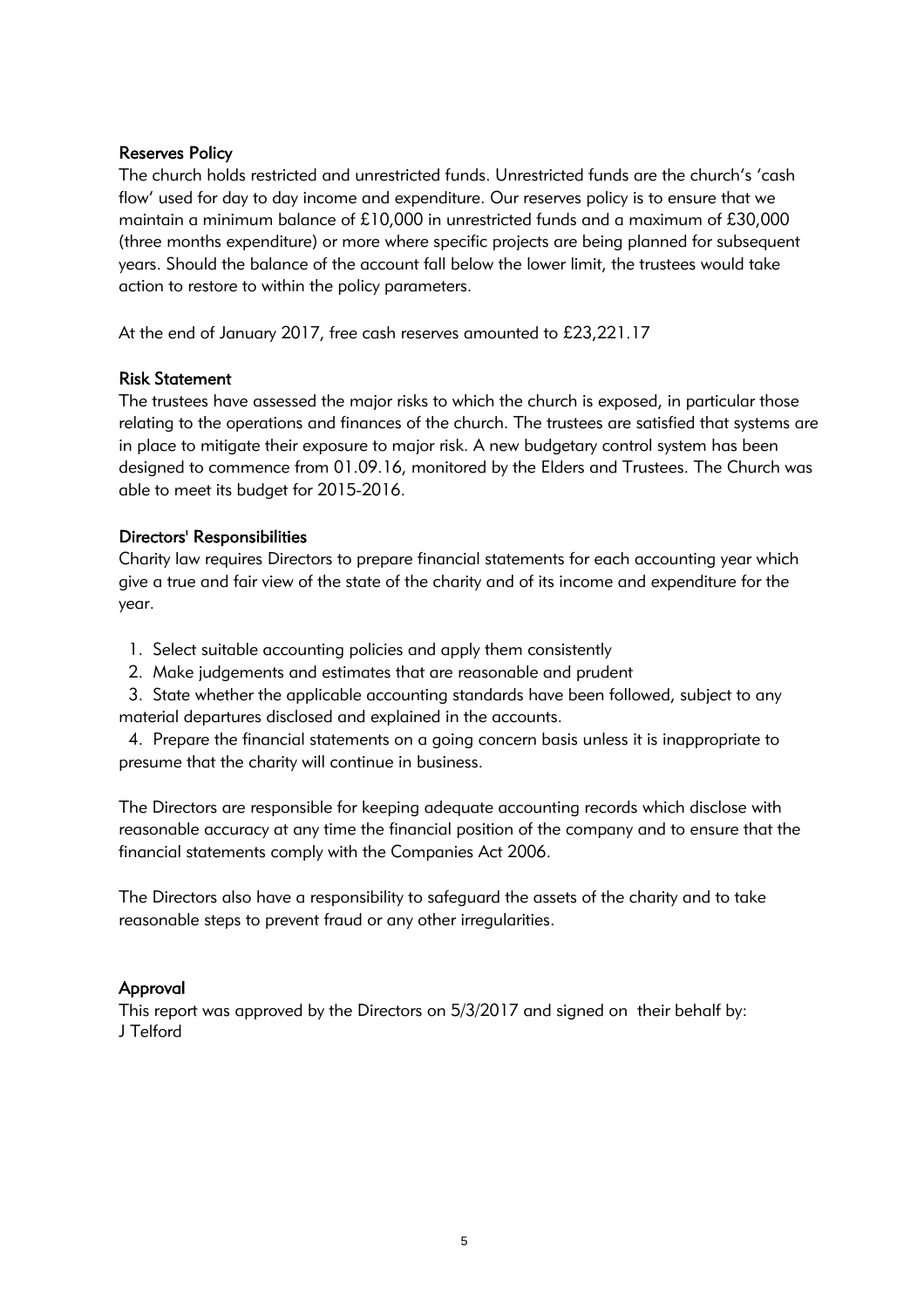# INDEPENDENT EXAMINER'S REPORT TO THE TRUSTEES OF

# THE KING'S COMMUNITY CHURCH HATFIELD TRUST

I have examined the accounts for the year ended 31 August 2016 on pages 7 to 12 following which have been prepared on the basis of the accounting policies set out on page 9.

# Respective Responsibilities of Directors/Trustees and Examiner

The directors/trustees of the company are responsible for the preparation of accounts; they consider that the audit requirements under section 144 of the Charities Act 2011 do not apply but that an independent examination is needed. I have been appointed to conduct an Independent Examination required by section 145 of the Charities Act 2011 and to report in accordance with the regulations made under section 145 of that Act. It is my responsibility to examine the accounts, without performing an audit, and to report to the trustees.

Having satisfied myself that the company is not subject to audit under company law and is eligible for independent examination, it is my responsibility to:

(1) examine the accounts under section 145 of the Charities Act 2011;

(2) follow the procedures laid down in the general Directions given by the Charity Commission under section 145(5)(b) of the Charities Act 2011;

(3) state whether particular matters have come to my attention.

# Basis of Examiner's Statement

This report is in respect of an examination carried out under section 145 of the Charities Act 2011, and in accordance with the general directions given by the Charity Commissioners. An examination includes a review of the accounting records kept by the charity, and a comparison of the accounts presented with those records. It also includes a review of the accounts and making such enquiries as are necessary for the purpose of this report. The procedures undertaken do not provide all the evidence that would be required in an audit, and consequently no opinion is given as to whether the accounts present a 'true and fair view' and the report is limited to those matters set out in the statement below.

# Examiner's Statement

Based on my examination, no matter has come to my attention which gives me reasonable cause to believe that in any material respect, accounting records have not been kept in accordance with section 386 of the Companies Act 2006, or that the accounts presented do not accord with those records, or comply with the accounting requirements of section 396 of the Companies Act 2006. No matter has come to my notice in connection with my examination to which, in my opinion, attention should be drawn to enable a proper understanding of the accounts.

Stephen Mathews FCA

For and on behalf of: **Stewardship** 1 Lambs Passage London, EC1Y 8AB 14 March 2017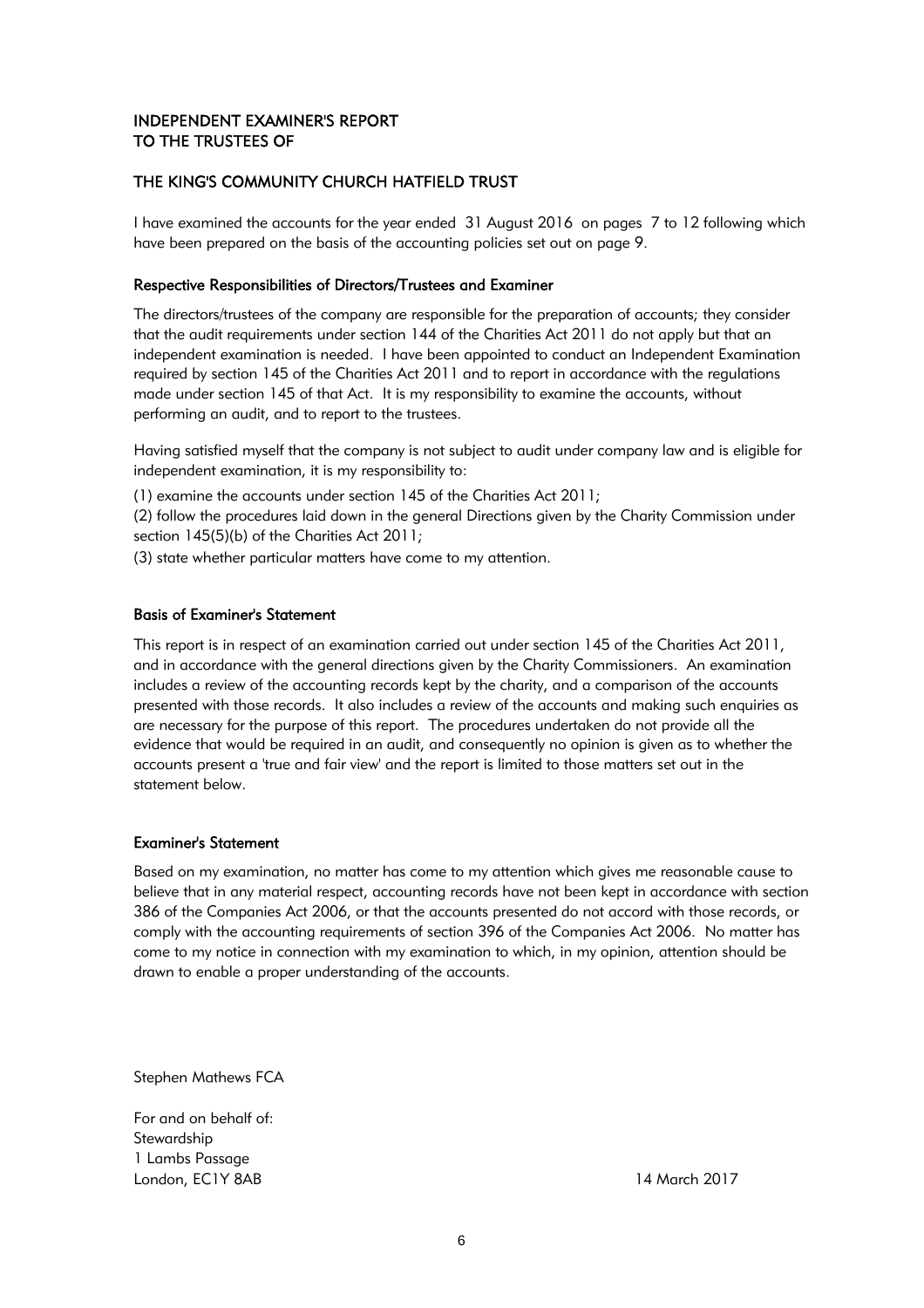# Statement of Financial Activities

# FOR THE YEAR ENDED 31 AUGUST 2016

# Summary Income and Expenditure Account

|                                                             | Note | Unrestricted<br>Funds | Restricted<br>Funds | Total<br>Funds<br>2016 | Total<br>Funds<br>2015 |
|-------------------------------------------------------------|------|-----------------------|---------------------|------------------------|------------------------|
|                                                             |      | £                     | £                   | £                      | £                      |
| <b>INCOMING RESOURCES</b>                                   |      |                       |                     |                        |                        |
| Incoming resources from generated funds<br>Voluntary income | 2    | 112,707               | 3,057               | 115,764                | 131,234                |
| Investment income                                           |      | 45                    |                     | 45                     | 38                     |
| Incoming resources from charitable activities               |      |                       |                     |                        |                        |
| Church activities<br>Other incoming resources               |      | 3,094<br>1,168        |                     | 3,094<br>1,168         | 12,550                 |
| <b>Total Incoming Resources</b>                             |      | 117,014               | 3,057               | 120,071                | 143,821                |
| <b>RESOURCES EXPENDED</b><br>Charitable activities          | 3    | 128,298               | 4,426               | 132,724                | 129,951                |
|                                                             |      |                       |                     |                        |                        |
| <b>Total Resources Expended</b>                             |      | 128,298               | 4,426               | 132,724                | 129,951                |
| Net Movement in Funds                                       |      | (11, 284)             | (1, 369)            | (12,653)               | 13,870                 |
| Transfers between funds                                     |      | (285)                 | 285                 |                        |                        |
| Fund balances at 1 September 2015                           |      | 26,809                | 23,212              | 50,021                 | 36,151                 |
| Fund balances at 31 August 2016                             |      | 15,240                | 22,128              | 37,368                 | 50,021                 |

Movements on reserves and all recognised gains and losses are shown above.

The notes on page 9-12 form part of these accounts.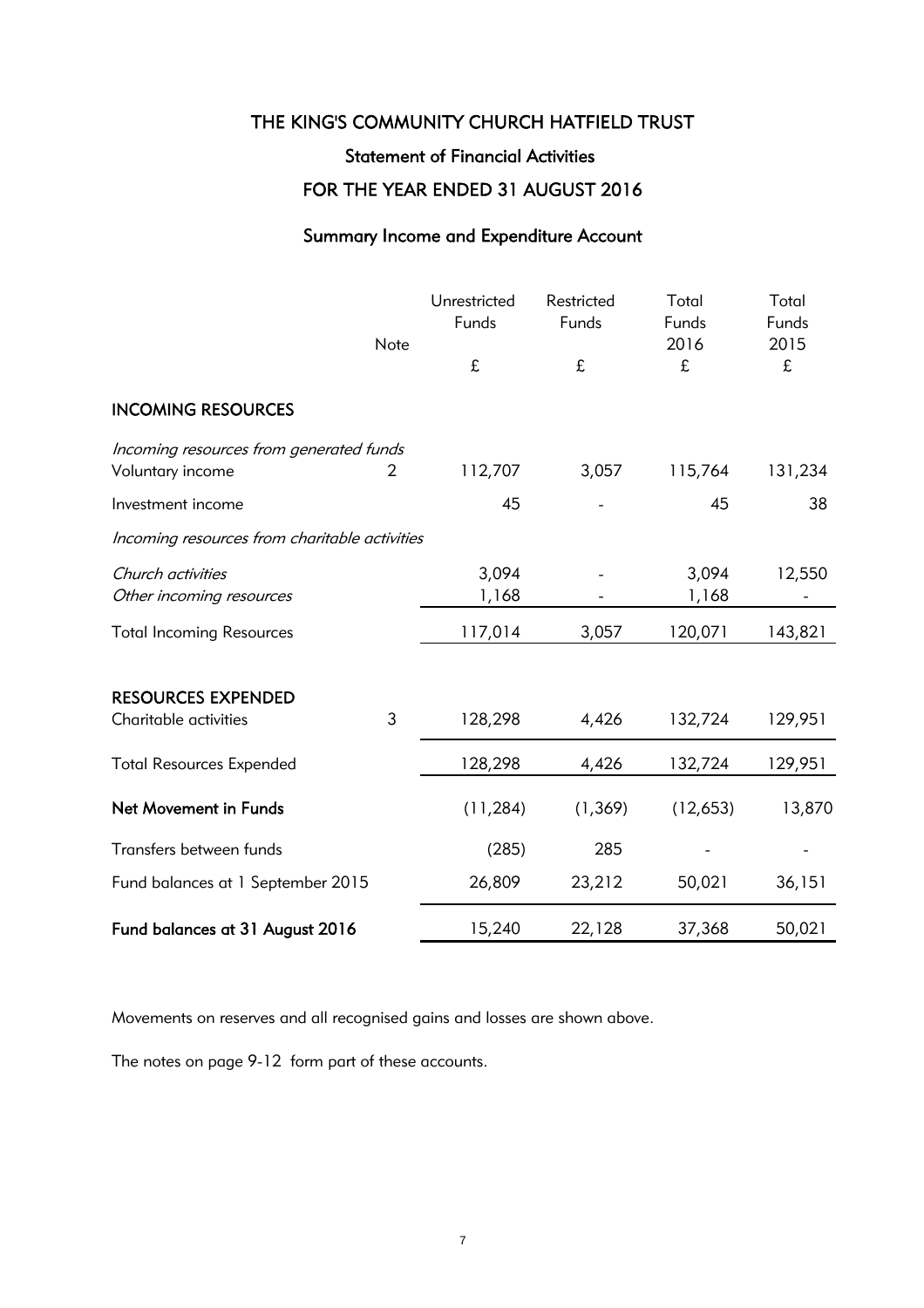# BALANCE SHEET

# AS AT 31 AUGUST 2016

|                                         |   | Note Unrestricted<br>Funds | Restricted<br>Funds | 2016   | 2015   |
|-----------------------------------------|---|----------------------------|---------------------|--------|--------|
|                                         |   | £                          | £                   | £      | £      |
| <b>CURRENT ASSETS</b>                   |   |                            |                     |        |        |
| Debtors                                 | 5 | 6,002                      |                     | 6,002  | 9,032  |
| Cash at bank                            | 6 | 18,549                     | 22,128              | 40,677 | 44,302 |
|                                         |   | 24,551                     | 22,128              | 46,679 | 53,333 |
| <b>CURRENT LIABILITIES</b>              |   |                            |                     |        |        |
| Liabilities falling due within one year | 7 | 9,311                      |                     | 9,311  | 3,312  |
| <b>Net Current Assets</b>               |   | 15,240                     | 22,128              | 37,368 | 50,021 |
|                                         |   |                            |                     |        |        |
| <b>NET ASSETS</b>                       |   | 15,240                     | 22,128              | 37,368 | 50,021 |
|                                         |   |                            |                     |        |        |
| <b>FUND BALANCES</b>                    |   |                            |                     |        |        |
| Unrestricted funds                      | 8 |                            |                     |        |        |
| <b>General Funds</b>                    |   | 15,240                     |                     | 15,240 | 26,809 |
| <b>Restricted Funds</b>                 | 8 |                            | 22,128              | 22,128 | 23,212 |
|                                         |   | 15,240                     | 22,128              | 37,368 | 50,021 |

For the year ended 31 August 2016, the company was entitled to the exemption from audit under Section 477 of the Companies Act 2006 relating to small companies.

### Responsibilities of directors/trustees:

- a. The members have not required the charitable company to obtain an audit of its accounts for the year in question in accordance with Section 476 of the Companies Act - however, in accordance with Section 145 of the Charities Act 2011 the accounts have been examined by an independent examiner whose report forms part of this document.
- b. The directors/trustees acknowledge their responsibilities for complying with the requirements of the Companies Act with respect to accounting records and the preparation of accounts.

These accounts have been prepared in accordance with the provisions applicable to companies subject to the small companies regime.

Approved by the Directors and signed on their behalf on the 5/3/2017 by:

J Telford

Company number: 7751479 Charity number: 1144204

The notes on page 9-12 form part of these accounts.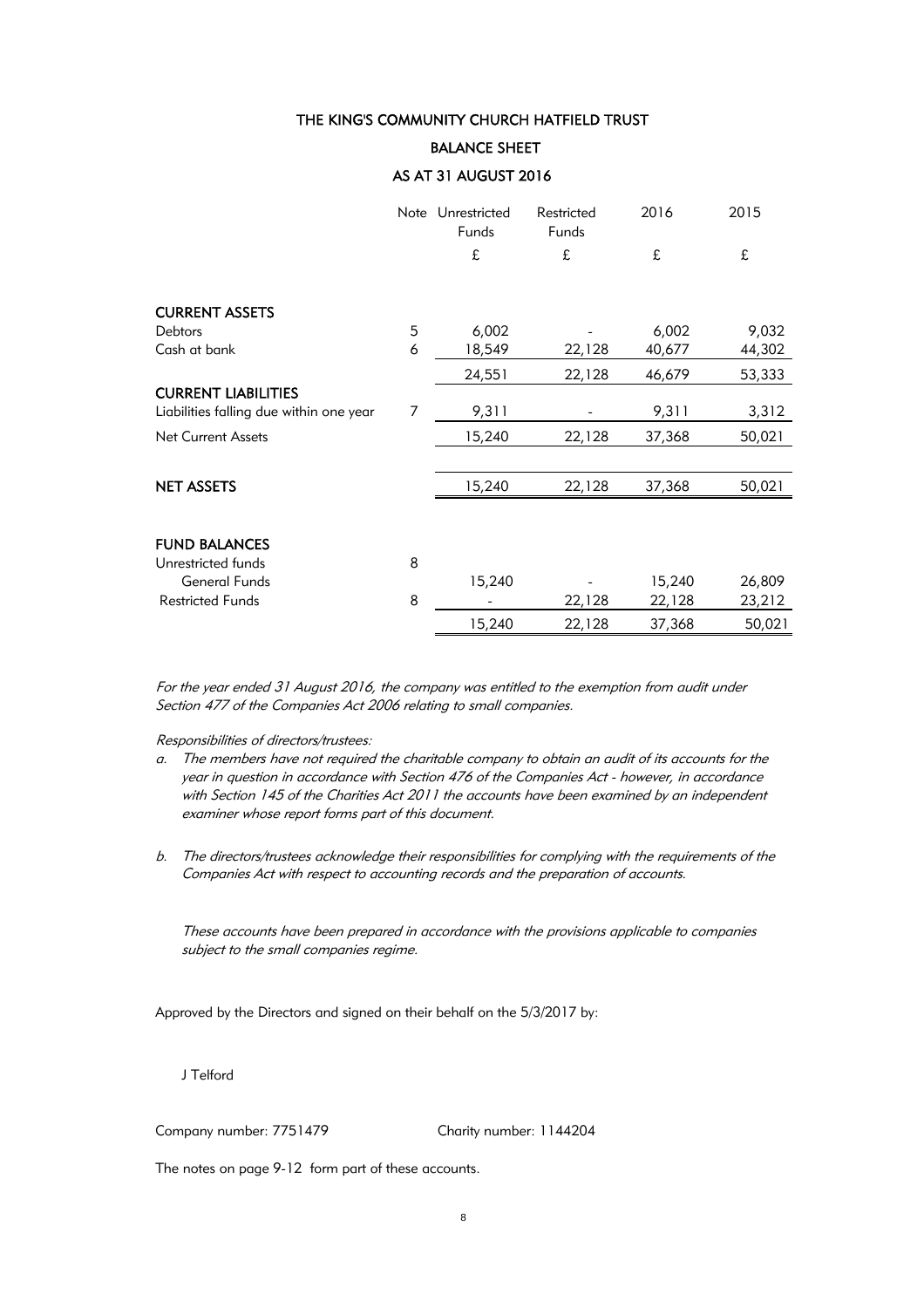# Notes to the Accounts FOR THE YEAR ENDED 31 AUGUST 2016

### 1 Accounting Policies

The accounts have been prepared under the historical cost convention, in accordance with applicable accounting standards and follow the FRSSE Statement of Recommended Practice: Accounting by Charities 2015. The following are the accounting policies which have been applied in dealing with material items:-

### a) Donated and grant income:

Donated income and grants receivable are taken into account when received by the charity. Income received in circumstances where a claim for repayment of tax has been or will be made to HM Revenue & Customs is grossed up for the tax recoverable. Any amount of tax reclaimed from HM Revenue & Customs but not yet received is shown within the charity's debtors.

The charity has relied significantly upon volunteers in carrying out its activities during the year. In accordance with paragraph 6.19 of the SORP, the role of volunteers has not been recognised as income from donated services in the accounts.

#### b) Other income and expenditure:

Investment income is taken into account when receivable and expenditure, including irrecoverable VAT, when incurred by the charity, regardless of when payment is made. Grants payable are taken into account at the earlier of when they are paid or become constructive obligations. Grants for the support of missionaries are accounted for on the basis of support that relates to the financial year.

#### c) Funds:

Unrestricted funds are donations and other income received or generated for the objects of the charity without specified purpose and are available for purposes as directed by the trustees. Restricted funds are amounts received where the donor has specified the purpose for which it should be used.

### d) Fixed assets and depreciation:

Fixed assets acquired for use by the charity are capitalised and depreciated over their estimated useful life unless they cost less than £750 when they are written off on purchase.

Depreciation periods are as follows:

| Freehold land      | Not depreciated       |
|--------------------|-----------------------|
| Freehold buildings | Over 50 years         |
| Equipment          | Between 3 and 7 years |

#### e) Pension costs:

The company contributes to the personal pension schemes of certain of its employees. Pension premiums are charged as they are paid.

### f) Taxation

The company is a registered charity and is exempt from taxation under the Income & Corporation Taxes Acts.

#### g) Cashflow statement

The company has taken advantage of the exemption provided by the Financial Reporting Standard 1 and has not prepared a Cash Flow Statement for the year.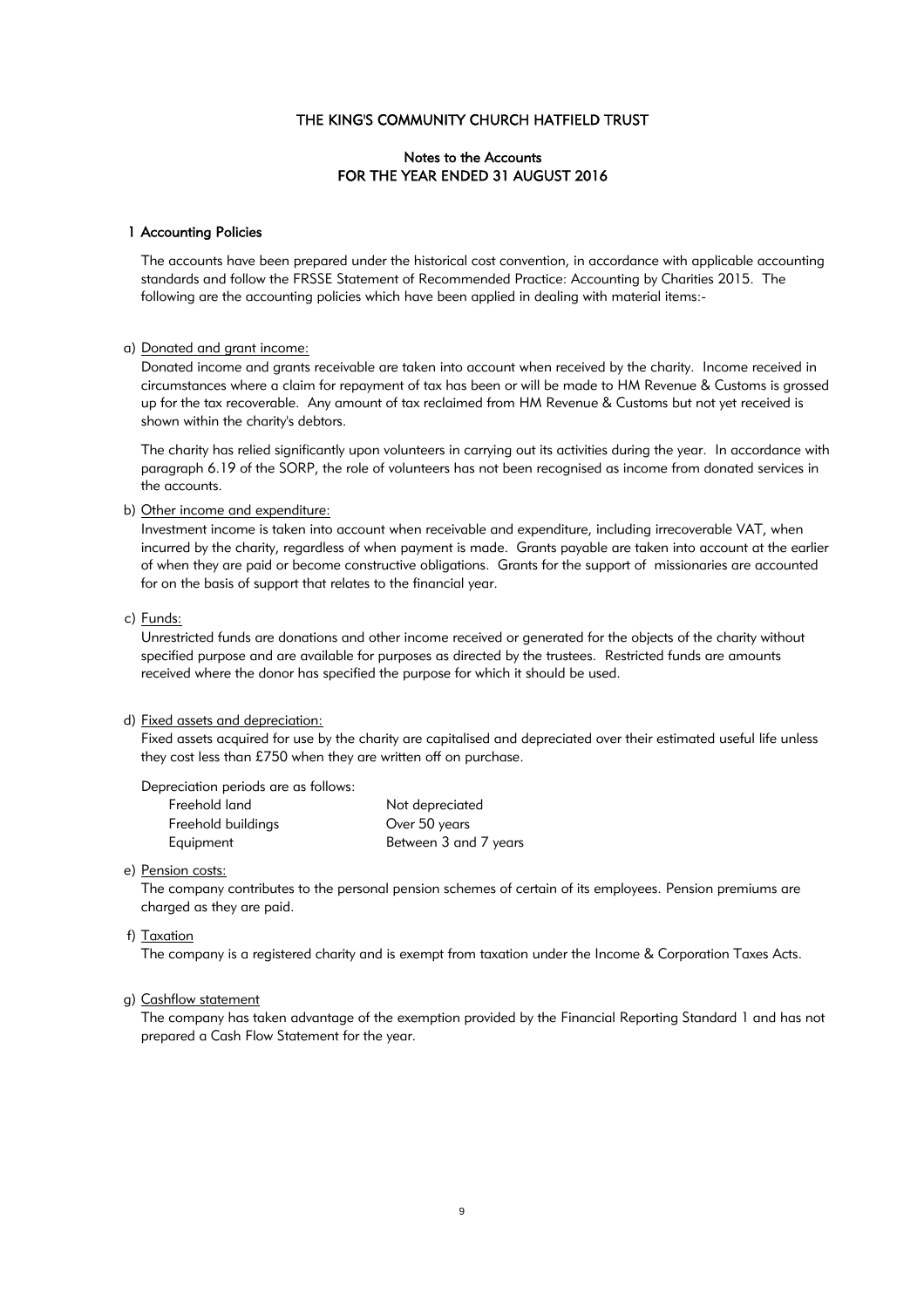# Notes to the Accounts FOR THE YEAR ENDED 31 AUGUST 2016

| $\mathbf{2}$ | <b>Voluntary income</b>                                                                                                                                                                                                       |         | Unrestricted<br>Funds<br>£                                                                    | Restricted<br>Funds<br>£  | Total<br>2016<br>£                                                                             | Total<br>2015<br>£                                                                             |
|--------------|-------------------------------------------------------------------------------------------------------------------------------------------------------------------------------------------------------------------------------|---------|-----------------------------------------------------------------------------------------------|---------------------------|------------------------------------------------------------------------------------------------|------------------------------------------------------------------------------------------------|
|              | Gifts, Offerings & donations<br>Tax recoverable                                                                                                                                                                               |         | 93,076<br>19,631<br>112,707                                                                   | 3,057<br>3,057            | 96,133<br>19,631<br>115,764                                                                    | 108,735<br>22,499<br>131,234                                                                   |
| 3            | <b>Charitable activities</b>                                                                                                                                                                                                  |         |                                                                                               |                           | Total                                                                                          | Total                                                                                          |
|              |                                                                                                                                                                                                                               |         | Unrestricted<br>Funds                                                                         | Restricted<br>Funds       | 2016                                                                                           | 2015                                                                                           |
| $\mathbf{q}$ | <b>Direct Charitable Costs</b><br><b>Employment expenses</b><br>Venue hire<br>Evangelism<br>Ministry expenses<br>Conferences & courses<br>Church activities<br>Pastoral care expenses<br>Sundry expenditure<br>Grants payable | Note 3c | £<br>63,042<br>33,887<br>5,853<br>2,387<br>4,836<br>2,823<br>1,377<br>397<br>9,026<br>123,629 | £<br>36<br>4,389<br>4,426 | £<br>63,042<br>33,887<br>5,853<br>2,387<br>4,836<br>2,860<br>1,377<br>397<br>13,416<br>128,055 | £<br>62,940<br>28,980<br>6,076<br>1,858<br>12,883<br>3,187<br>1,555<br>530<br>7,865<br>125,874 |
| b            | <b>Support &amp; Administration</b><br>General church offices expenses<br>Accounts and examination                                                                                                                            |         | 3,877<br>792<br>4,669                                                                         |                           | 3,877<br>792<br>4,669                                                                          | 3,315<br>792<br>4,107                                                                          |
|              | Combined charitable activity cost                                                                                                                                                                                             |         | 128,298                                                                                       | 4,426                     | 132,724                                                                                        | 129,981                                                                                        |

The church has a commitment to pay rent of £16,000 per year for it's venue hire under a two year lease ending in 2017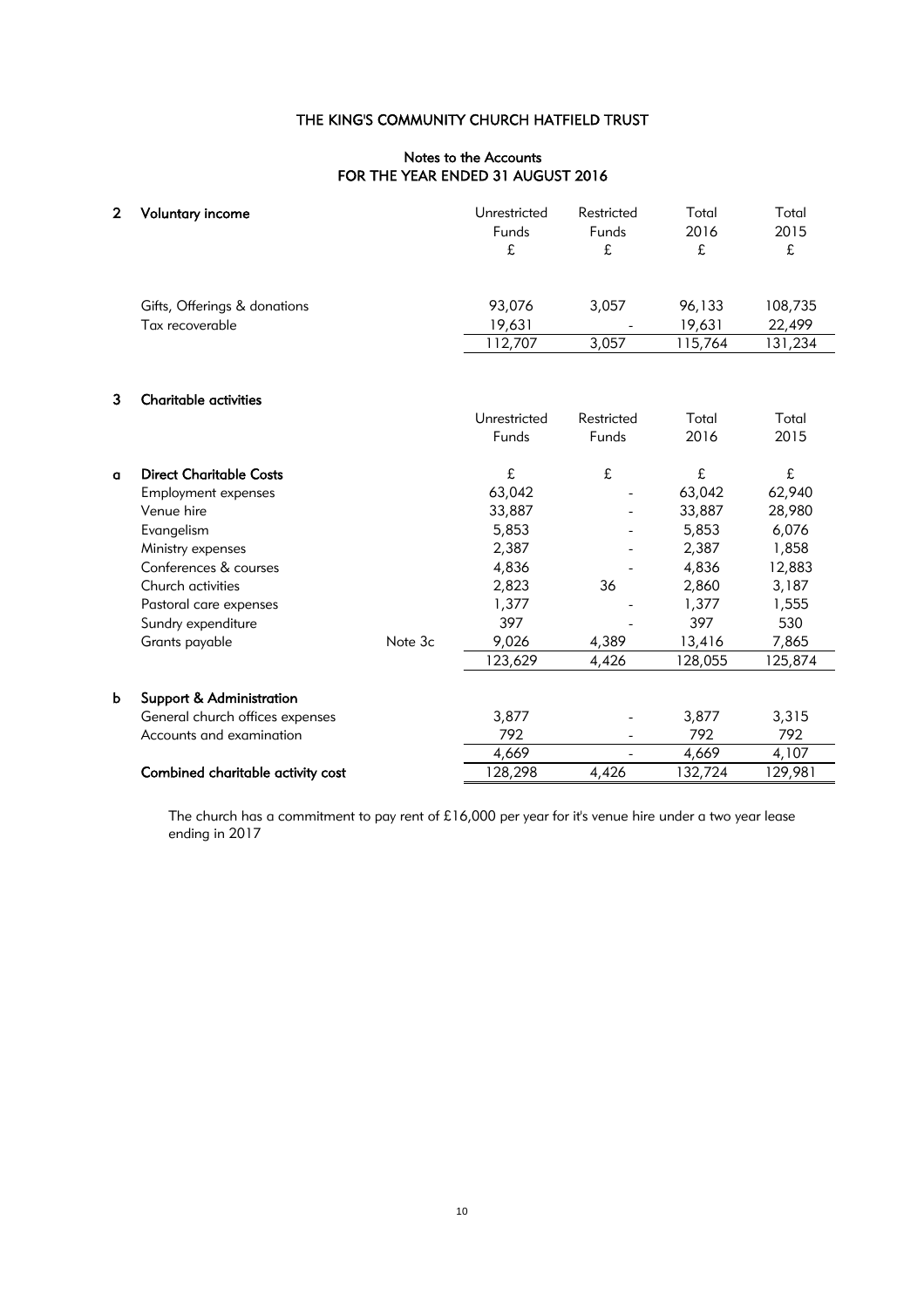### Notes to the Accounts FOR THE YEAR ENDED 31 AUGUST 2016

| C. | Grants            | <i>Institutions</i><br>∼ | Individuals | 2016<br>ົ | 2015<br>£ |
|----|-------------------|--------------------------|-------------|-----------|-----------|
|    | Mission support   | 6,726                    | 2,701       | 9,427     | 6,302     |
|    | Relief of poverty | 2,888                    | ,100        | 3,988     | .563      |
|    |                   | 9,614                    | 3,801       | 13,416    | 7,865     |

The church supports missionaries in the UK and internationally. Where a particular missionary has been supported by the church for a number of years, strict compliance with the Charities' Statement of Recommended Practice (SORP) may regard some arrangements as constituting constructive obligations such that future years' support is accounted for in these accounts as a liability. Whilst the support has no final end date in some cases, the church officers assess missionary funding on an annual basis and are confident that the missionaries would not view their support as an open ended obligations by the church.

|   | The main features of the grants made to institutions were:    | 2016      | 2015      |
|---|---------------------------------------------------------------|-----------|-----------|
|   | <b>Catalyst Network of Churches</b>                           | £2,000    | £3,805    |
|   | Catalyst - refugee response                                   | £1,194    |           |
|   | Tearfund                                                      | £1,194    |           |
| 4 | <b>Staff &amp; Trustees</b>                                   | 2016<br>£ | 2015<br>£ |
|   | Gross wages, employers national insurance, & benefits in kind | 59,343    | 60,756    |
|   | Pension costs                                                 | 3,699     | 2,184     |
|   | Total staff costs                                             | 63,042    | 62,940    |

The church has two full time employees and three part-time employees. Most activities are carried out by volunteers. David Rigby is the full time leader and pastor of the church. In addition he is also responsible for the oversight of other Newfrontiers churches in the UK and in northern Russia. The Church has another full time Elder, Dom, and three part-time Administrators.

No staff received salaries at a rate of more than £60,000 per annum.

No remuneration was paid to any trustee during the year nor to any person connected to them.

| 5  | <b>Debtors and Prepayments</b> | Total  | Total  |
|----|--------------------------------|--------|--------|
|    |                                | 2016   | 2015   |
|    |                                | £      | £      |
|    | Tax recoverable                | 3,485  | 7,382  |
|    | <b>Other Debtors</b>           | 823    |        |
|    | Prepayments                    | 1,694  | 1,650  |
|    |                                | 6,002  | 9,032  |
| 6. | Cash at Bank and in Hand       |        |        |
|    | Bank operating accounts        | 19,525 | 23,195 |
|    | <b>Bank deposits</b>           | 21,152 | 21,107 |
|    |                                | 40,677 | 44,302 |